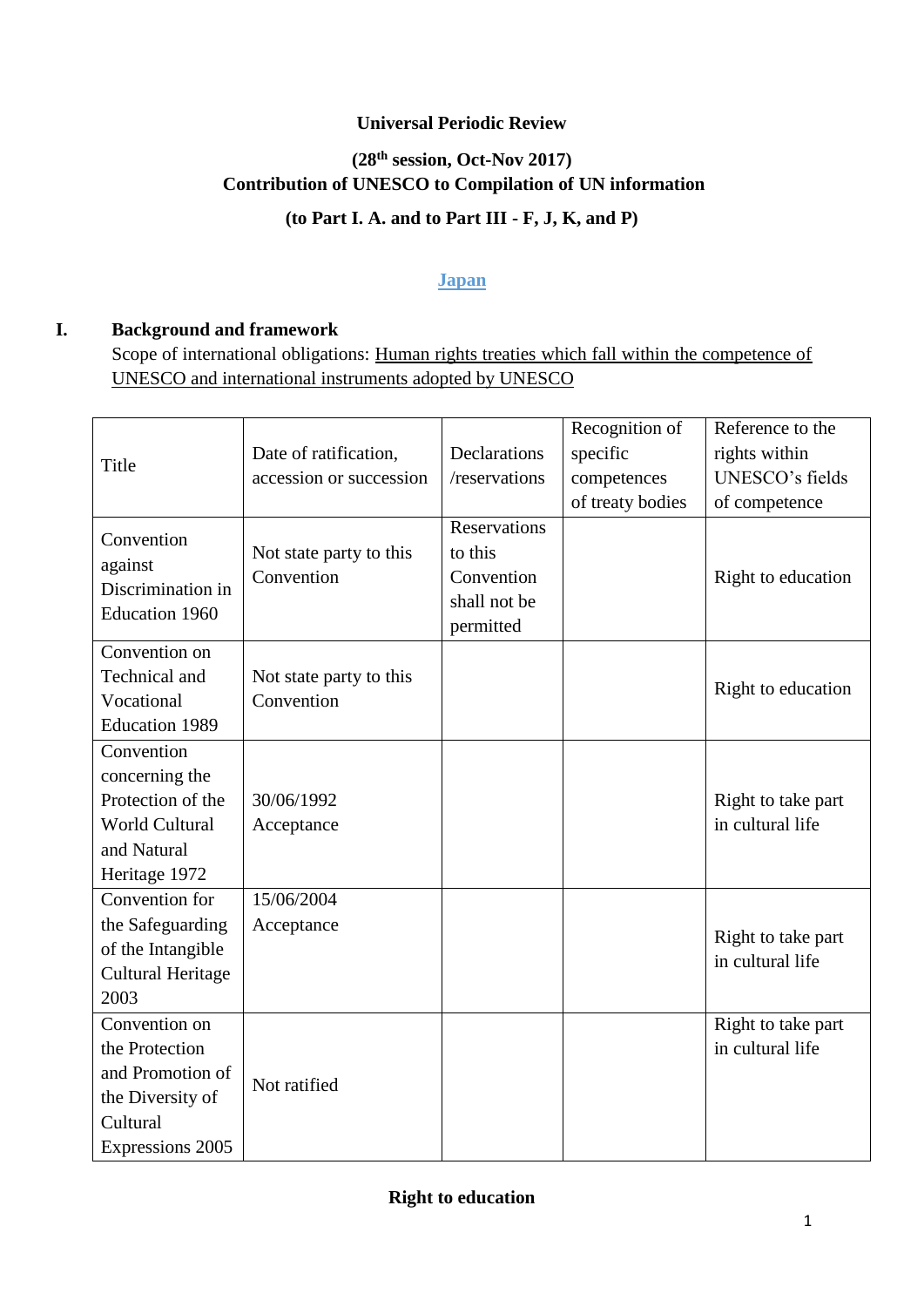#### **II. Promotion and protection of human rights on the ground**

- 1. The Constitution of Japan (1946) guarantees education and provides that "All people shall have the right to receive an equal education correspondent to their ability […]" and that "All people shall be obligated to have all boys and girls under their protection receive ordinary education as provided for by law. Such compulsory education shall be free." (Article 26). The Basic Act on Education (law n° 120 of 2006) stipulates the fundamental ideas and principles for education in Japan, and is meant to serve as a fundamental law for all legislation related to education.
- 2. In terms of **reporting to UNESCO**, Japan participated in the ongoing Ninth Consultation of Member States organized by UNESCO on the measures taken for the implementation of the Convention against Discrimination in Education (covering period 2012-2015). However, Japan did not report on measures taken for the previous Consultations. Japan reported to UNESCO on the measures taken for the implementation of the 1974 UNESCO Recommendation concerning Education for International Understanding, Co-operation and Peace and Education relating to Human Rights and Fundamental Freedoms within the framework of the Fifth Consultation of Member States.

#### **Freedom of opinion and expression**

- $\triangleright$  Constitutional and Legislative Framework:
- 3. Freedom of expression or speech and freedom of the press are protected under Article 21 of the Constitution1. The same article provides that "no censorship shall be maintained, nor shall the secrecy of any means of communication be violated".
- 4. Defamation is prosecuted under Article 230-1 of the Criminal Code2 of Japan. It can either be a civil or criminal offense and it is punishable with fines reaching 500,000 yen (\$4,700) or imprisonment of up to three years.
- 5. Since 2003, a freedom of information law, the Law Concerning Access to Information3, has been in effect in Japan. It requires government agencies to respond to requests for information within 30 days and mandates an independent review board to control the process.
- 6. In December 2014, the Protection of Specially Designated Secrets Act4 went into effect. Under the law, whistleblowers who leak "state secrets" can face up to 10 years in prison, while journalists who publish leaked information can face up to five years in prison. The law also grants ministers the power to designate certain information as state secrets for up to 60 years.

**.** 

<sup>1</sup> https://www.constituteproject.org/search?lang=en&key=express

<sup>2</sup>http://www.japaneselawtranslation.go.jp/law/detail/?ft=2&re=02&dn=1&yo=penal+code&x=0&y=0&ky  $=$ &page=1

<sup>&</sup>lt;sup>3</sup> http://www.soumu.go.jp/main\_sosiki/gyoukan/kanri/low0404\_2.htm

<sup>4</sup> www.cas.go.jp/jp/tokuteihimitsu/gaiyou\_en.pdf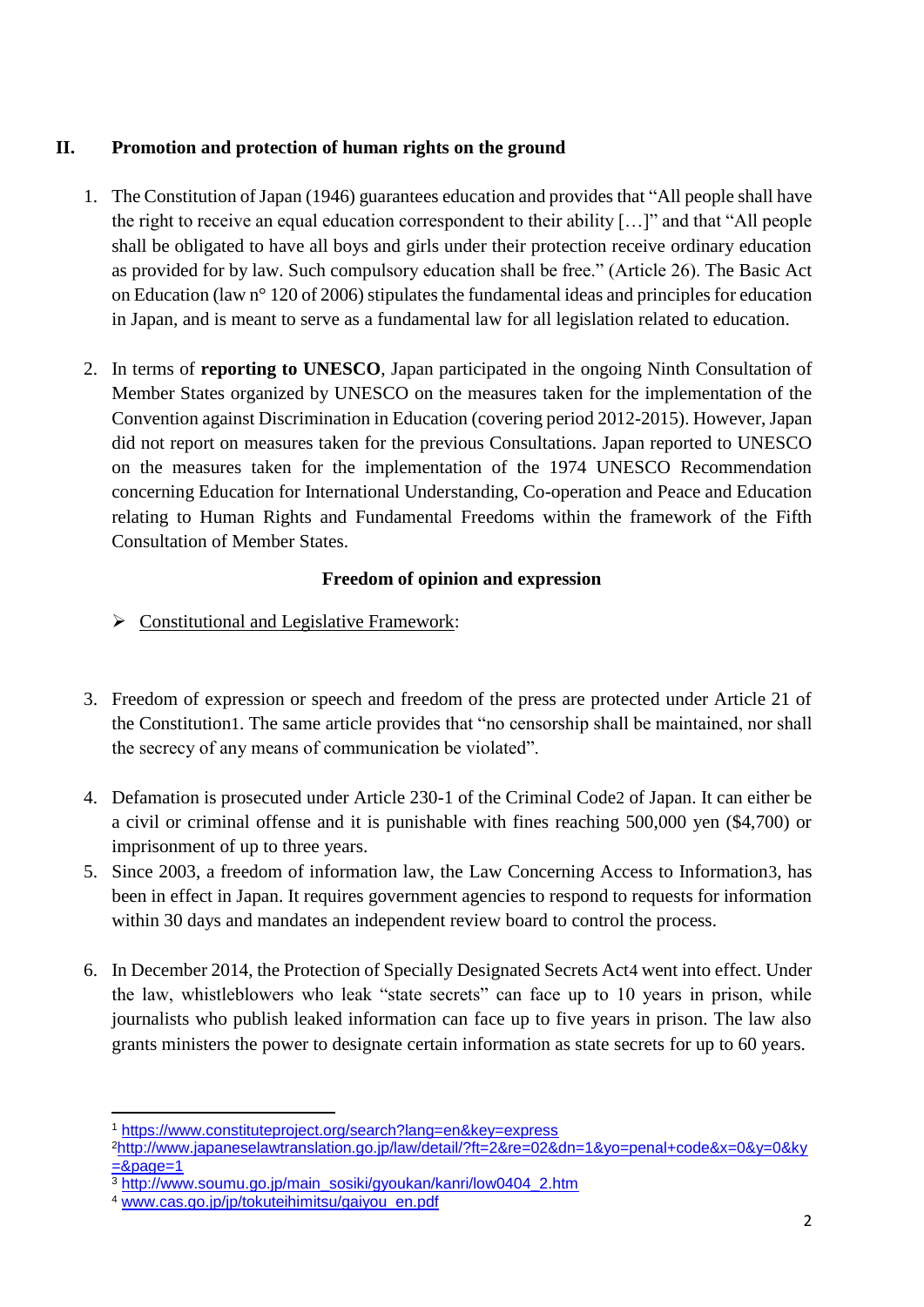#### $\triangleright$  Implementation of legislation:

- 7. Japan's Broadcast Act, adopted in 1950 gives the Government direct authority to regulate the broadcast media. The government can legally suspend the TV stations' licences and networks if their programming is found to contain political bias.
- 8. Japan has a well-established public service broadcasting Nippon Hoso Kyokai (NHK) established under the Broadcasting Law (1950).
	- $\triangleright$  Media Self-Regulation:
- 9. Nihon Shinbun Kyokai (NSK) 5 is an independent media organization established by the Japan Newspaper Publishers & Editors Association in 1946. It has its code of ethics, the Canon of Journalism, which aims to elevate ethical standards in reporting and protect and promote the media's common interests.
	- $\triangleright$  Safety of journalists:
- 10. Since 2008, no killing of journalists has been recorded by UNESCO6 in Japan.

## **III. RECOMMENDATIONS**

# *11. Below are the recommendations made within the framework of the 2nd cycle of the Working Group (14th session) on the Universal Periodic Review (December 2012) <sup>7</sup> :*

*147.114. Strengthen the human rights education of the law-enforcement, agencies, public servants, especially on the rights of women and children*

*147.153. Take all necessary measures to ensure adequate access to water and sanitation by children with disabilities in all Japanese schools*

*147.154. Promote reproductive and sexual health education for adolescents in view of importance of preventive measures to fight sexually transmitted diseases including HIV/AIDS 147.157. Take further measures in order to lower or abolish education fees at the University level as well as granting scholarships in order to alleviate the financial burdens further*

**<sup>.</sup>** 5 http://www.pressnet.or.jp/english/<br>6 http://www.upesco.org/per

http://www.unesco.org/new/en/communication-and-information/freedom-of-expression/pressfreedom/unesco-condemns-killing-of-journalists/lists-by-year/2016/

<sup>7</sup> <http://www.ohchr.org/EN/HRBodies/UPR/Pages/JPSession14.aspx>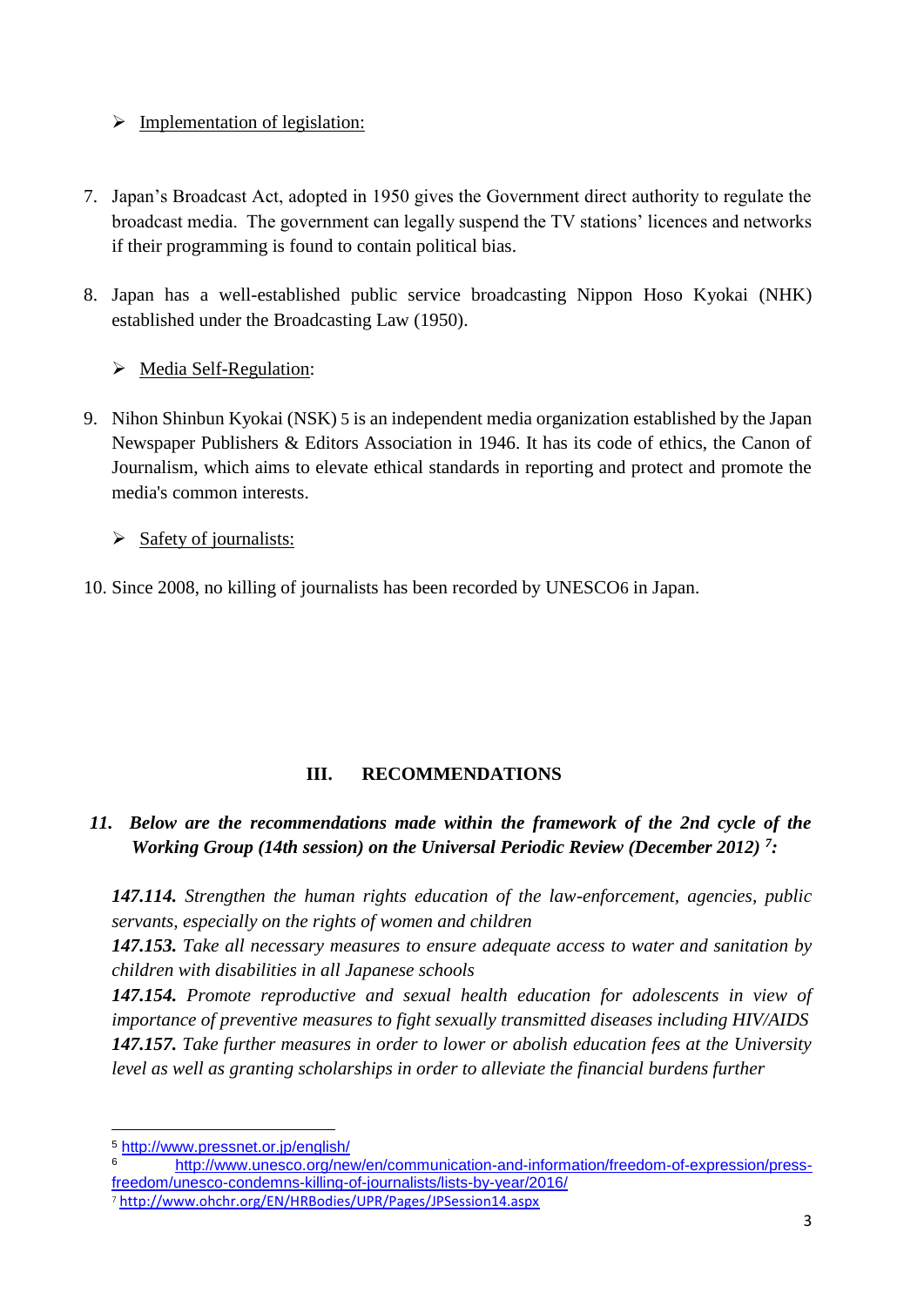*147.158. Ensure that future generations continue to be informed of all aspects of their history, by taking measures such as the introduction of the topic of comfort women in textbooks for school children*

*147.159. Put an end to the distortion of past history and raise awareness of historical facts by amending educational curricula to reflect historical realities, including its past crimes and atrocities*

*147.165. Ensure the access of all migrants, without discrimination and irrespective of their legal status, to health and education*

#### **Review and specific recommendations**

- 12. During the last UPR cycle, Japan was amongst others recommended to ensure adequate access to water and sanitation by children with disabilities in all Japanese schools. No specific information on such measures could be located. However, it could be noted that Japan adopted in 2013 a new law prohibiting discrimination against persons with disabilities,8 which took effect in April 2016. The law is reported to explicitly ban discrimination against them and to require government bodies and private-sector businesses to pay greater attention to their needs, including by providing "reasonable accommodation". Moreover, the law is said to have been adopted in an effort to align Japan's domestic legal order with the obligations arising from the ratification to the Convention on the Rights of Persons with Disabilities (CRPD).
- 13. In that respect, special consideration should be paid to ensuring that the provisions relating to education (if any) are fully in line with Article 24 of the CRPD and with the Education 2030 Framework for Action9 guiding countries towards achieving SDG 4. Establishing a solid framework to guarantee non-discrimination and equality of educational opportunities is crucial to ensure that persons with disabilities are not left behind. Furthermore, greater efforts should be made in ensuring a quality inclusive education for persons with disabilities and striving to offer educational opportunities in mainstream education rather than in special education schools.
- 14. Concerning the matter of tuition fees, which Japan was encouraged to lower or abolish at the university level, some measures have been reported, including through the adoption of the Second Basic Plan for the Promotion of Education (2013- 2017)10. This plan includes building "safety nets for learning" to ensure learning opportunities for all who are motivated to learn (reduction of educational cost burden in each educational level and ensuring "continuous financial assistance to reduce educational cost burden throughout all learning stages"). Despite this positive commitment, more needs to be done to target more specifically university students and to assist them financially to pursue and complete their studies. Concrete action towards the reduction or abolition of tuition fees still needs to be undertaken.

<sup>1</sup> <sup>8</sup> Please note that, at the time of the drafting of this contribution, the law could not be accessed in English. <sup>9</sup> <http://www.uis.unesco.org/Education/Documents/incheon-framework-for-action-en.pdf>

<sup>&</sup>lt;sup>10</sup> "Education for All 2015 National Review Report: Japan", pp. 13-15, accessible at: <http://unesdoc.unesco.org/images/0022/002297/229716E.pdf>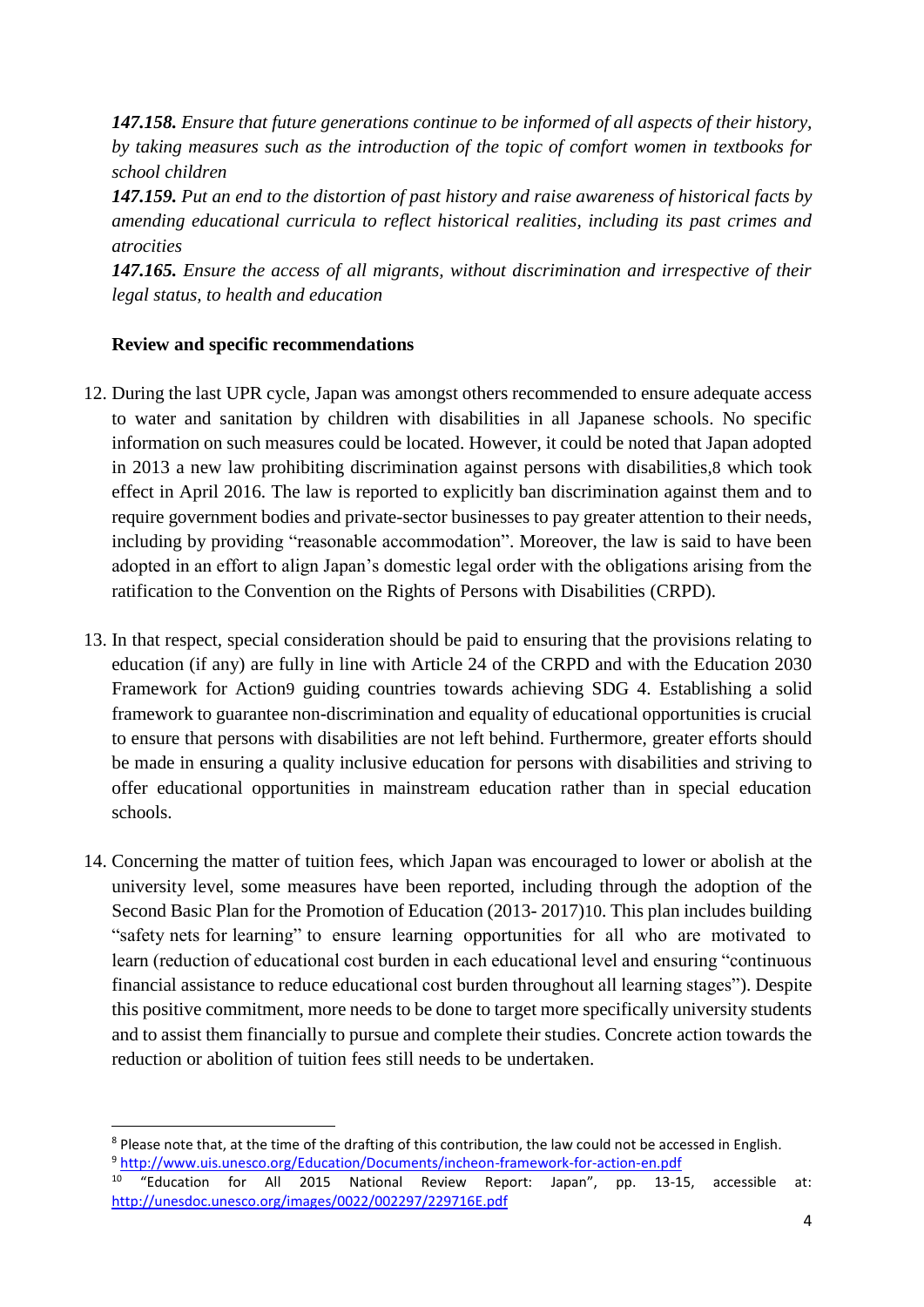15. As regards reproductive and sexual health education for adolescents, and to the extent of our knowledge, no specific programme was implemented since the recommendation was made within the framework of the UPR. Access to reproductive and sexual health education and information seems to stay limited. Therefore, greater efforts should be made to ensure this topic is included in curricula and textbooks and that adolescent boys and girls have access to such information and education.

#### **Specific Recommendations:**

- 1. Japan should be strongly encouraged to ratify the 1960 UNESCO Convention against Discrimination in Education.
- 2. Japan should be encouraged to ensure that provisions of the new law prohibiting discrimination against persons with disabilities are fully aligned with international standards on education and that it promotes an inclusive education over the establishment or maintenance of a special education system.
- 3. Japan should be encouraged to tackle more actively the issue of high tuition fees at university, which may constitute major obstacles for disadvantaged students, by lowering or abolishing fees and by establishing financial assistance through scholarships and other schemes.
- 4. Japan could be recommended to provide access to reproductive and sexual health education and information for adolescents and to include it appropriately in curricula and textbooks.
- 5. Japan should be strongly encouraged to pursuing the submission of national reports for the periodic consultations of UNESCO's education-related standard-setting instruments.
- 6. Japan should be encouraged to share with UNESCO all relevant information to update the country profile on UNESCO's Global Database on the right to education.<sup>11</sup>

#### \*\*\*

## **Freedom of opinion and expression**

16. Japan is recommended to decriminalize defamation and place it within a civil code that is in accordance with international standards.<sup>12</sup>

 $11$ <sup>11</sup> [http://www.unesco.org/new/en/education/themes/leading-the-international-agenda/right-to](http://www.unesco.org/new/en/education/themes/leading-the-international-agenda/right-to-education/database/)[education/database/](http://www.unesco.org/new/en/education/themes/leading-the-international-agenda/right-to-education/database/)

<sup>12</sup> See for example, General Comments No 34. of the International Covenant on Civil and Political Rights (ICCPR), 2006 Recommendation of the 87th Session Human Rights Committee, the recommendations of the UN Special Rapporteurs on the Right to Freedom of Opinion and Expression, and Resolution 1577 (2007) of the Parliamentary Assembly of the Council of Europe.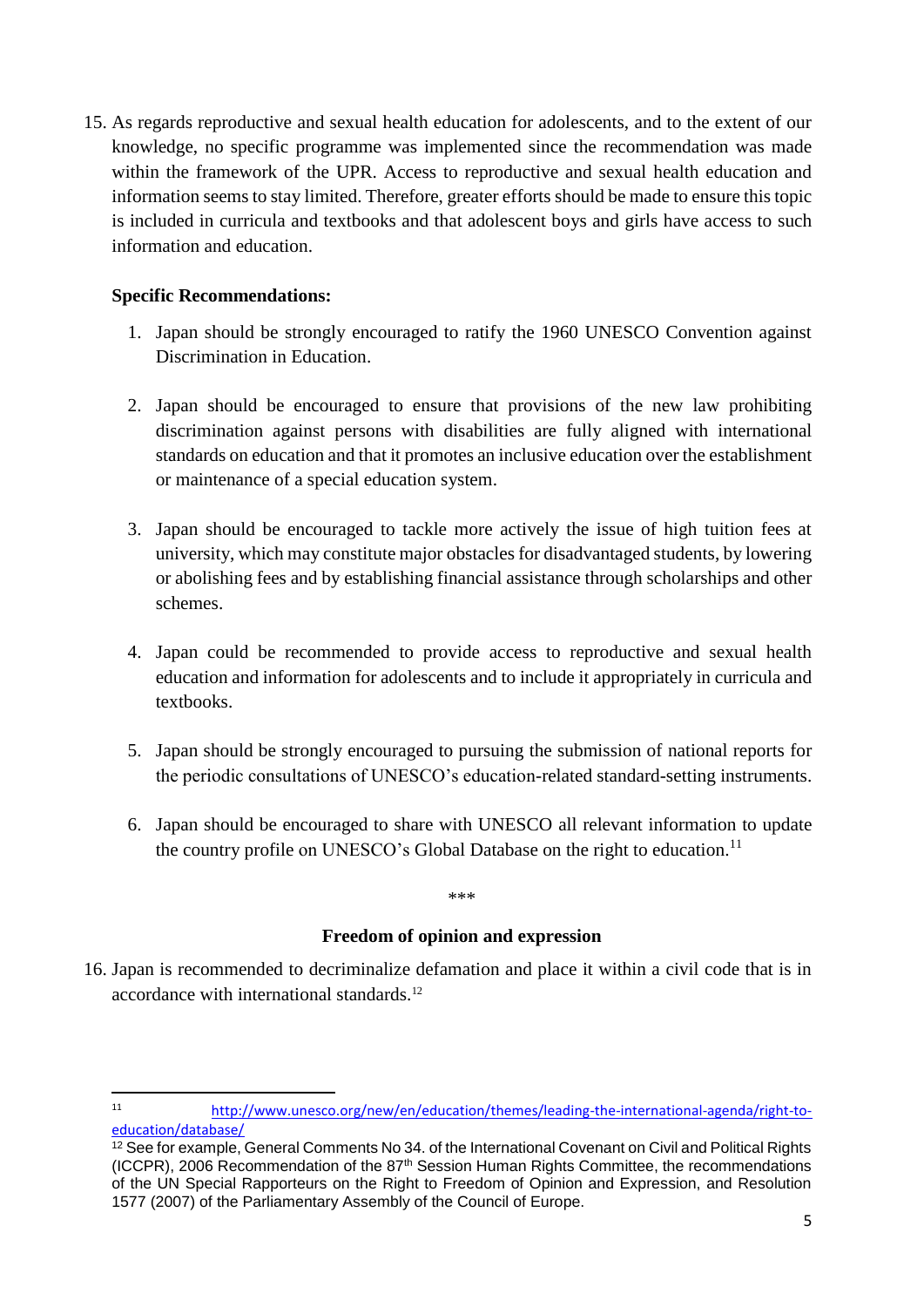- 17. Japan may wish to consider amending the *Specially Designated Secrets Act* to include an exception to guarantee that no individual - neither journalists nor government employees - is punished for disclosing information of public interest that does not harm national security.
- 18. Japan is further encouraged to establish an independent oversight board equipped with experts to serve as an oversight mechanism of the *Specially Designated Secrets Act*.
- 19. Rather than direct governmental regulation of broadcasting, Japan is recommended to establish an independent broadcast regulatory authority.

\*\*\*

#### **Cultural Rights**

- 20. As a State Party to the Convention concerning the Protection of the World Cultural and Natural Heritage (1972)13 and the Convention for the Safeguarding of the Intangible Cultural Heritage (2003)14, Japan is encouraged to fully implement the relevant provisions that promote access to and participation in cultural heritage and, as such, are conducive to implementing the right to take part in cultural life as defined in article 27 of the Universal Declaration of Human Rights and article 15 of the International Covenant on Economic, Social and Cultural Rights. In doing so, Japan is encouraged to give due consideration to the participation of communities, practitioners, cultural actors and NGOs from the civil society as well as vulnerable groups (minorities, indigenous peoples, migrants, refugees, young peoples and peoples with disabilities), and to ensure that equal opportunities are given to women and girls to address gender disparities.
- 21. Japan is also encouraged to ratify the Convention on the Protection and Promotion of the Diversity of Cultural Expressions (2005) as a means to promote access to and participation in creative expressions and as such contribute to implementing the right to take part in cultural life.

# **Freedom of scientific research and the right to benefit from scientific progress and its applications**

\*\*\*

22. In the framework of the Second Consultation on the implementation of the Recommendation on the Status of Scientific Researchers (1974) covering the period from 2013 to 2016, launched by UNESCO in December 2016 ([http://on.unesco.org/2hL0xGz](https://mail.unesco.org/owa/redir.aspx?C=RCVRlWmd4IyxP0xlwPW7nU5MKKtfg7Ek0gxa8PmIh6yZB_tcwD7UCA..&URL=http%3a%2f%2fon.unesco.org%2f2hL0xGz)), Japan is encouraged to report to UNESCO on any legislative or other steps undertaken by it to ensure the application of this international standard-setting instrument. Japan is invited to complete the online questionnaire, which has been prepared by UNESCO to guide and assist Member States with their reporting ([http://unesdoc.unesco.org/images/0024/002468/246830E.pdf](https://mail.unesco.org/owa/redir.aspx?C=Jp8NJGvMIE1eP_zc1PYB9VEMRusMFWC-wSSb6VH9iBUVdk59yD7UCA..&URL=http%3a%2f%2funesdoc.unesco.org%2fimages%2f0024%2f002468%2f246830E.pdf)). Further to its 2011-2012 Report, when replying to the 2013-2016 monitoring questionnaire, Japan is kindly invited to pay

1

<sup>13</sup> Periodic Report available at: <http://whc.unesco.org/document/116967>

<sup>14</sup> Periodic Report available at:<http://www.unesco.org/culture/ich/en/state/japan-JP?info=periodic-reporting>